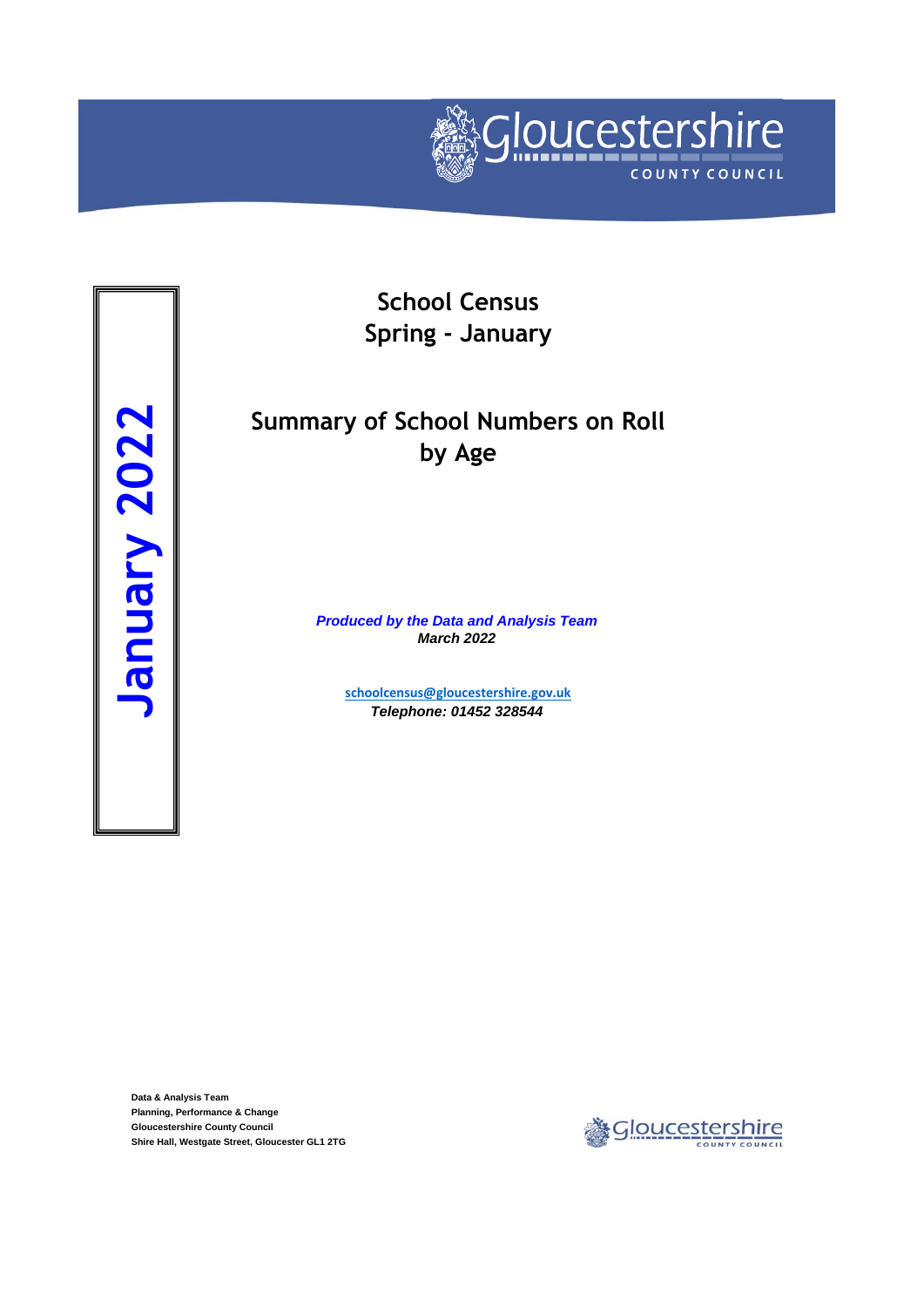## **Summary of Number On Roll by Age - All schools January 2022 Census**

| Sector                        | <3                        |      |      |           |      |      |      | 10   |      |      | 12<br>ט ו |      | 15   | 16   |      | 18  | $19+$ | <b>Total</b> |
|-------------------------------|---------------------------|------|------|-----------|------|------|------|------|------|------|-----------|------|------|------|------|-----|-------|--------------|
| Primary                       | $\sim$<br>$\sim$<br>1 U J | 6397 | 6736 | 6648      | 6763 | 6778 | 7038 | 6919 | 27   |      |           |      |      |      |      |     |       | 47306        |
| Secondary                     |                           |      |      |           |      |      |      |      | 7309 | 7079 | 7209      | 6744 | 6514 | 3318 | 3141 | 115 |       | 41433        |
| Special                       |                           |      | -    | —         | 96   | 94   | 103  | 101  | 145  | 48ء  | 147       | 134  | 113  | 40   | つに   | 18  |       | 1371         |
| <b>Gloucestershire Totals</b> |                           | 6439 | 6813 | 6725 6815 |      | 6825 | 7094 | 6985 | 7481 | 7227 | 7356      | 6878 | 6627 | 3358 | 3176 | 133 |       | 89938        |

**Please Note: The grey values in columns '<3' and '3' are not counted towards the overall NOR Total**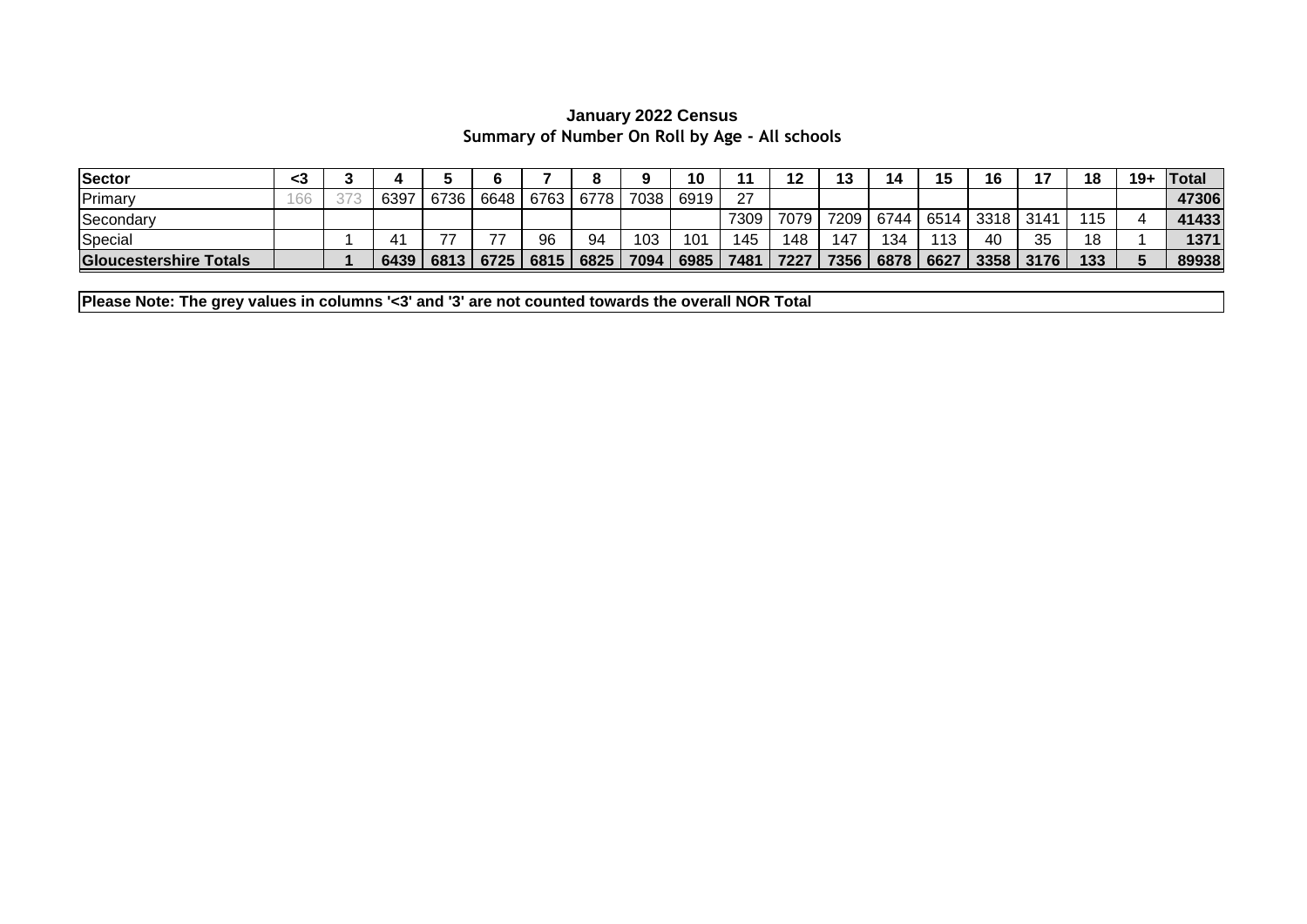| January 2022 Census                        |
|--------------------------------------------|
| Summary of Number on Roll by Age - Primary |

| <b>Estab</b> | <b>School</b>                                                  | $\mathbf{1}$ | $\overline{2}$ | 3  | 4                    | 5                | 6               | $\overline{7}$   | 8               | 9               | 10              | 11             | <b>NOR Total</b> |
|--------------|----------------------------------------------------------------|--------------|----------------|----|----------------------|------------------|-----------------|------------------|-----------------|-----------------|-----------------|----------------|------------------|
|              | 2172 Abbeymead Primary School                                  |              |                |    | 60                   | 60               | 60              | 60               | 60              | 87              | 60              |                | 447              |
|              | 3334 Amberley Parochial Primary School                         |              |                |    | 12                   | 12               | 14              | 15               | 15              | 15              | 15              |                | 98               |
|              | 3308 Ampney Crucis C of E Primary School                       |              |                |    | 12                   | 12               | 13              | $\boldsymbol{9}$ | 13              | 11              | 11              |                | 81               |
|              | 5205 Andoversford Primary School                               |              |                |    | 13                   | $\overline{7}$   | 13              | $\overline{7}$   | 11              | 14              | 15              |                | 80               |
|              | 3323 Ann Cam C of E Primary School                             |              |                |    | 13                   | 16               | 14              | 13               | $\overline{12}$ | 14              | 14              |                | 96               |
|              | 3069 Ann Edwards C of E Primary School                         |              |                |    | 24                   | 35               | 27              | 45               | 36              | $\overline{31}$ | 35              |                | 233              |
|              | 2040 Ashchurch Primary School                                  |              |                |    | 17                   | 22               | 20              | 17               | 17              | 21              | 21              | 1              | 136              |
|              | 3086 Ashleworth C of E Primary School                          |              |                |    | 4                    | $\overline{1}$   | 6               | 5                | $\mathsf 3$     | 5               | 5               |                | 29               |
|              | 2041 Avening Primary School                                    |              |                |    | 15                   | 17               | 14              | 16               | $\frac{1}{8}$   | 16              | 15              |                | 111              |
|              | 3018 Aylburton C of E Primary School                           |              |                |    | 9                    | 11               | $\overline{9}$  | 11               | $\overline{11}$ | $\overline{7}$  | 12              |                | 70               |
|              | 3365 Barnwood C of E Primary School                            |              |                |    | 8                    | 30               | 28              | 32               | 25              | 31              | $\overline{31}$ |                | 185              |
|              | 2171 Beech Green Primary School                                |              |                |    | 38                   | 49               | 59              | 60               | 55              | 61              | 60              |                | 382              |
|              | 2165 Benhall Infant School                                     |              |                |    | 60                   | 60               | 59              |                  |                 |                 |                 |                | 179              |
|              | 2043 Berkeley Primary School                                   |              |                | 30 | 27                   | 27               | 26              | 30               | 23              | 31              | 21              |                | 185              |
|              | 2103 Berry Hill Primary School                                 |              |                |    | 30                   | 29               | 30              | 27               | 26              | 28              | 30              |                | 200              |
|              | 3019 Bibury C of E Primary School                              |              |                |    | $\mathbf{1}$         | 3                | $\overline{5}$  | $\boldsymbol{2}$ | 4               | 6               | $\overline{4}$  |                | 25               |
|              | 2056 Birdlip Primary School                                    |              |                |    | 15                   | 15               | 15              | 15               | 15              | 16              | 14              |                | 105              |
|              | 2135 Bishops Cleeve Primary Academy                            |              |                |    | 119                  | $\overline{88}$  | 81              | 96               | $\overline{88}$ | 96              | 93              |                | 661              |
|              | 3020 Bisley Blue Coat C of E Primary School                    |              |                |    | 8                    | 5                | 10              | 12               | $\overline{7}$  | $\overline{15}$ | 15              |                | 72               |
|              | 2042 Blakeney Primary School                                   |              |                |    | 8                    | 16               | 15              | 11               | 15              | 18              | 16              |                | 99               |
|              | 2045 Bledington School                                         |              |                |    | $\overline{6}$       | 15               | 10              | 14               | 6               | 11              | 11              |                | $\overline{73}$  |
|              | 3021 Blockley C of E Primary School                            |              |                |    | 19                   | $\overline{21}$  | $\overline{18}$ | 18               | 23              | $\overline{24}$ | $\overline{23}$ |                | 146              |
|              | 5204 Blue Coat C of E Primary School                           |              |                |    | 32                   | 46               | 39              | 42               | 42              | 46              | 46              | 3              | 296              |
|              | 2046 Bourton-on-the-Water Primary School                       |              |                |    | 34                   | 50               | 38              | 29               | 40              | 50              | 42              |                | 283              |
|              | 2104 Bream C of E Primary School                               |              |                |    | 24                   | 24               | 23              | 17               | 19              | 24              | 25              |                | 156              |
|              | 3335 Brimscombe C of E Primary School                          |              |                |    | 8                    | 12               | $9\,$           | 11               | $\overline{14}$ | 16              | 16              |                | 86               |
|              | 2001 Brockworth Primary Academy                                |              |                |    | 48                   | 36               | 50              | 44               | 50              | 43              | $\overline{37}$ |                | 308              |
|              | 3311 Bromesberrow St. Mary's C of E Primary School             |              |                |    | 11                   | 10               | 8               | $\boldsymbol{7}$ | 10              | 6               | 11              |                | 63               |
|              | 3315 Bussage C of E Primary School                             |              |                |    | 18                   | 29               | 25              | 30               | 30              | $\overline{30}$ | 31              |                | 193              |
|              | 2134 Callowell Primary School                                  |              |                |    | 16                   | 17               | 23              | $\overline{14}$  | $\overline{22}$ | $\overline{28}$ | $\overline{25}$ |                | 145              |
|              | 2008 Calton Primary School                                     |              |                |    | 57                   | 80               | 86              | 78               | $\overline{73}$ | $\overline{90}$ | 89              |                | 553              |
|              | 2143 Cam Everlands Primary School                              |              |                |    | 30                   | 29               | 26              | 30               | 29              | $\overline{30}$ | 30              |                | 204              |
|              | 3313 Cam Hopton C of E Primary School                          |              |                |    | 30                   | 30               | 28              | 31               | $\overline{28}$ | $\overline{30}$ | 31              |                | 208              |
|              | 2138 Cam Woodfield Infant School                               |              |                |    | 38                   | 43               | 45              | $\overline{c}$   |                 |                 |                 |                | 128              |
|              | 2058 Cam Woodfield Junior School                               |              |                |    |                      |                  |                 | 44               | 47              | 47              | 35              |                | 173              |
|              | 5220 Carrant Brook Junior School                               |              |                |    |                      |                  |                 | 53               | 45              | $\overline{36}$ | 47              |                | 181              |
| 2117         | Cashes Green Primary School                                    |              |                |    | 25                   | 24               | 30              | 29               | 30              | 33              | $\overline{31}$ |                | 202              |
|              | 2132 Castle Hill Primary School                                |              |                |    | 30                   | 30               | 29              | 30               | 28              | 32              | 30              |                | 209              |
|              | 2050 Chalford Hill Primary School                              |              |                |    | 27                   | 23               | 28              | $\overline{29}$  | 29              | 32              | $\overline{31}$ |                | 199              |
|              | 5207 Charlton Kings Infant Academy                             |              |                |    | 89                   | 88               | 92              |                  |                 |                 |                 |                | 269              |
|              | 5206 Charlton Kings Junior Academy                             |              |                |    |                      |                  |                 | 92               | 97              | 93              | 95              |                | 377              |
|              | 2080 Chesterton Primary School                                 |              |                | 31 | 25                   | 22               | 24              | 28               | 17              | 29              | 20              |                | 165              |
|              | 5215 Christ Church C of E Primary School (Chelt)               |              |                |    | 31                   | 30               | 32              | 31               | 31              | 29              | 35              |                | 219              |
|              | 2051 Churcham Primary School                                   |              |                |    | 5                    | $\overline{7}$   | $\overline{7}$  | $\overline{7}$   | $\overline{4}$  | $\overline{7}$  | 8               |                | 45               |
|              | 2052 Churchdown Parton Manor Infant School                     |              |                |    | 31                   | $\overline{58}$  | 46              | $\overline{c}$   |                 |                 |                 |                | 137              |
|              | 2122 Churchdown Parton Manor Junior School                     |              |                |    |                      |                  |                 | 62               | 56              | 59              | 54              | $\overline{2}$ | 233              |
|              | 2144 Churchdown Village Infant Academy                         |              |                |    | 50                   | 63               | 61              |                  |                 |                 |                 |                | 174              |
|              | 2053 Churchdown Village Junior School                          |              |                |    |                      |                  |                 | 59               | 59              | 58              | 60              |                | 236              |
|              | 3375 Cirencester Primary School                                |              |                |    | 45                   | 27               | 45              | 52               | 50              | 45              | 57              |                | 321              |
|              | 2036 Clearwater                                                |              |                |    | 40                   | 18               | 27              | 16               | 29              |                 |                 |                | 130              |
|              | 3053 Clearwell C of E Primary School                           |              |                |    | $\boldsymbol{7}$     | 10               | 6               | 5                | 12              | 5               | 11              |                | 56               |
|              | 2039 Coaley C of E Primary School                              |              |                |    | $\overline{7}$       | 12               | 8               |                  | 5               | 12              | 11              |                | 62               |
|              | 2106 Coalway Community Infant School                           |              |                |    | 50                   | 58               | 47              |                  |                 |                 |                 |                | 155              |
|              | 2105 Coalway Junior School                                     |              |                |    |                      |                  |                 | 59               | 59              | 49              | 60              |                | 227              |
|              | 3027 Coberley C of E Primary School                            |              |                |    | 4                    | 11               | 10              | 8                | 13              | 10              | 13              |                | 69               |
|              | 3017 Cold Aston C of E Primary School                          |              |                |    | 11                   | 14               | 8               | 6                | 13              | $\overline{14}$ | $\overline{14}$ |                | 80               |
|              | 2175 Coney Hill Community Primary School                       |              |                | 17 | 29                   | 31               | 29              | 30               | 60              | 30              | 60              |                | 269              |
|              | 2185 Coopers Edge Primary School                               |              |                |    | 60                   | 59               | 61              | 58               | 60              | 59              | 60              |                | 417              |
|              | 3322 Cranham C of E Primary School                             |              |                |    |                      | $\boldsymbol{9}$ | $6\phantom{.}6$ | 9                | 10              | 8               | $\sqrt{5}$      |                | 56               |
|              | 3030 Deerhurst & Apperley C of E Primary School                |              |                |    | $\overline{9}$<br>10 | 11               | 10              | 11               | $\overline{12}$ | $\overline{8}$  | 11              |                | 73               |
|              |                                                                |              |                |    |                      | 90               | 90              |                  |                 |                 |                 |                |                  |
|              | 2034 Dinglewell Infant School<br>2030 Dinglewell Junior School |              |                |    | 85                   |                  |                 |                  |                 | 87              |                 |                | 265              |
|              |                                                                |              |                |    |                      |                  |                 | 89               | 92              |                 | 89              |                | 357              |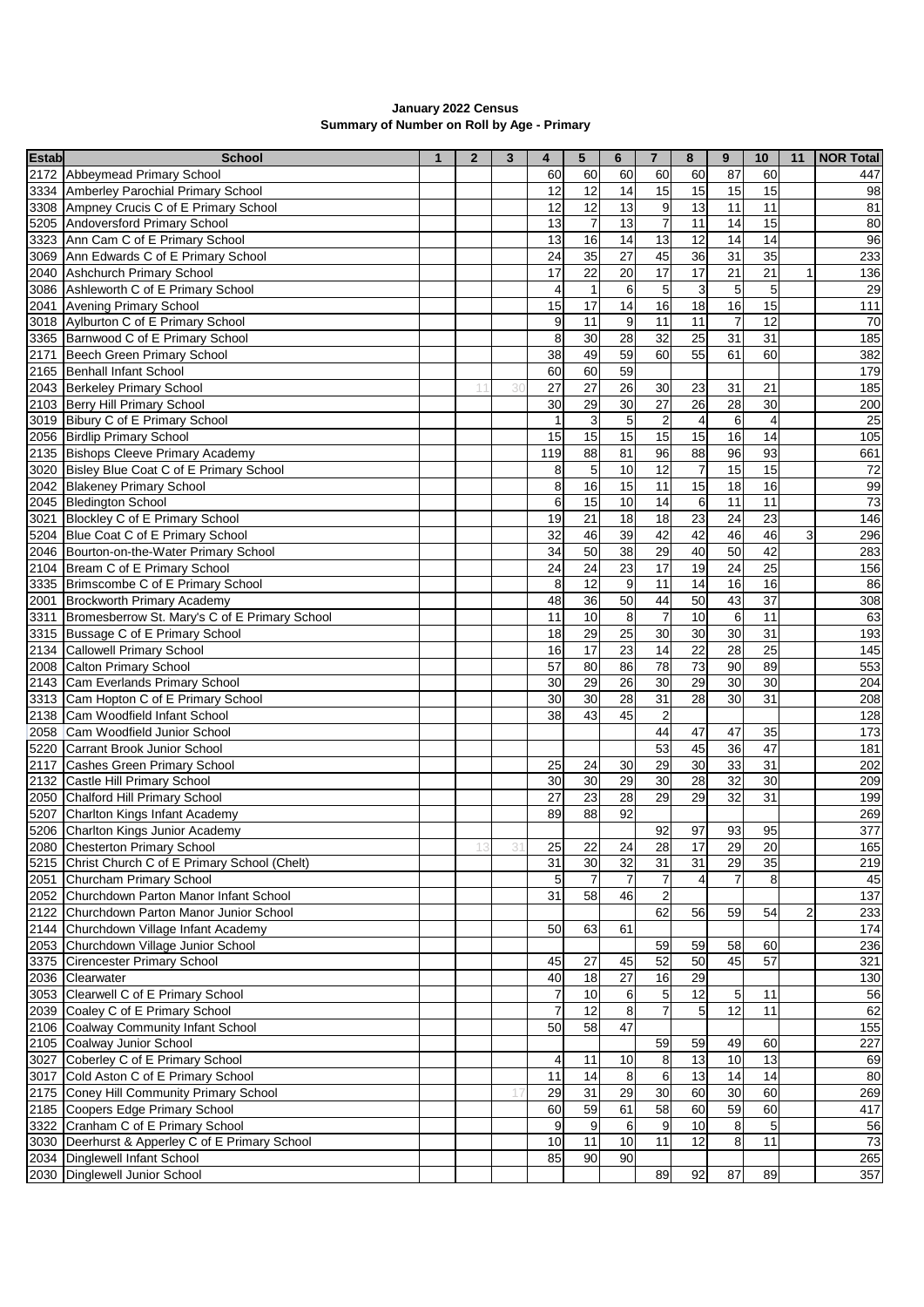| <b>Estab</b> | <b>School</b>                                                      | $\mathbf{1}$ | $\overline{2}$ | 3  | 4              | 5               | 6                     | $\overline{7}$  | 8                | 9                | 10              | 11 | <b>NOR Total</b> |
|--------------|--------------------------------------------------------------------|--------------|----------------|----|----------------|-----------------|-----------------------|-----------------|------------------|------------------|-----------------|----|------------------|
|              | 3087 Down Ampney C of E Primary School                             |              |                |    | $\overline{7}$ | $\overline{4}$  | 5                     | 10              | $\sqrt{2}$       | 6                | $\overline{7}$  |    | 41               |
|              | 2093 Drybrook Primary School                                       |              |                | 15 | 11             | 12              | 16                    | 11              | 11               | $\overline{17}$  | 21              |    | 99               |
|              | 2147 Dunalley Primary School                                       |              |                |    | 60             | 58              | 61                    | 60              | 57               | 61               | 59              |    | 417              |
|              | 2009 Dursley C of E Primary Academy                                |              |                |    | 41             | 43              | 42                    | 33              | 42               | 46               | 39              |    | 286              |
|              | 2044 Eastcombe Primary School                                      |              |                |    | 6              | $\overline{7}$  | 5                     | 3               | 10               | 12               | 11              |    | 54               |
|              | 2068 Eastington Primary School                                     |              |                |    | 20             | 20              | 20                    | 19              | 20               | 20               | $\overline{20}$ |    | 139              |
|              | 2107 Ellwood Community Primary School                              |              |                |    | 17             | 22              | 21                    | 19              | 19               | 21               | 21              |    | 140              |
|              | 2013 Elmbridge Primary School                                      |              |                |    | 90             | 89              | 90                    | 89              | 87               | 90               | $\overline{90}$ |    | 625              |
|              | 3034 English Bicknor C of E Primary School                         |              |                |    | 6              | 8               | $\overline{5}$        | $\overline{2}$  | $\boldsymbol{9}$ | 10               | 11              |    | 51               |
|              | 3035 Fairford C of E Primary School                                |              |                |    | 43             | 38              | 50                    | 47              | 54               | 35               | 32              |    | 299              |
| 3061         | Field Court C of E Infant School                                   |              | 32             | 60 | 88             | 85              | 88                    |                 |                  |                  |                 |    | 261              |
| 2168         | <b>Field Court Junior School</b>                                   |              |                |    |                |                 |                       | 89              | 89               | 89               | 89              |    | 356              |
|              | 2200 Finlay Community Primary School                               |              |                |    | 60             | 60              | 60                    | 59              | $\overline{29}$  | 58               | 30              |    | 356              |
| 2061         | <b>Forest View Primary School</b><br>2136 Foxmoor Primary School   |              |                |    | 50             | 59              | 46                    | 52              | 41               | 63               | 59              |    | 370              |
|              | 2177 Gardners Lane Primary School                                  |              |                |    | 37             | 37<br>31        | 37                    | 37<br>40        | 37               | 38<br>27         | 40<br>48        |    | 263<br>242       |
|              | 2137 Gastrells Community Primary School                            |              |                |    | 22<br>24       | 18              | 32<br>$\overline{28}$ | $\overline{28}$ | 42<br>27         | 26               | $\overline{26}$ |    |                  |
|              | 5211 Glebe Infant School                                           |              |                |    | 39             | 51              | 43                    |                 |                  |                  |                 |    | 177<br>133       |
|              | 2142 Glenfall Community Primary School                             |              |                |    | 29             | 30              | 30                    | 28              | 32               | 30               | 30              |    | 209              |
|              | 2150 Gloucester Road Primary School                                |              |                |    | 29             | 31              | 29                    | 30              | 29               | $\overline{22}$  | $\overline{27}$ |    | 198              |
|              | 2069 Gotherington Primary Academy                                  |              |                |    | 30             | 29              | 30                    | 30              | 30               | $\overline{28}$  | $\overline{31}$ |    | 208              |
|              | 2063 Grange Primary School                                         |              |                |    | 29             | 43              | $\overline{34}$       | 34              | 43               | 44               | 40              |    | 267              |
|              | 2181 Grangefield Primary School                                    |              |                |    | 59             | 58              | 58                    | 59              | 56               | 48               | 50              |    | 388              |
|              | 2115 Great Oldbury Primary Academy                                 |              | 30             | 19 | 14             |                 |                       |                 |                  |                  |                 |    | 14               |
|              | 2151 Greatfield Park Primary School                                |              |                |    | 22             | 30              | 30                    | 30              | 58               | 31               | 29              |    | 230              |
|              | 2113 Gretton Primary School                                        |              |                |    | 15             | 14              | 13                    | 15              | 10               | 15               | $\overline{14}$ |    | 96               |
|              | 3326 Hardwicke Parochial Primary School                            |              |                |    | 38             | 50              | 57                    | 58              | 60               | 83               | 59              |    | 405              |
|              | 3039 Haresfield C of E Primary School                              |              |                |    | 14             | 18              | 15                    | 15              | 15               | 15               | 14              |    | 106              |
|              | 2025 Harewood Infant School                                        |              |                |    | 86             | 88              | 85                    |                 |                  |                  |                 |    | 259              |
|              | 2026 Harewood Junior School                                        |              |                |    |                |                 |                       | 88              | 87               | 90               | 90              |    | 355              |
|              | 3040 Hartpury C of E Primary School                                |              |                |    | 13             | 20              | 15                    | 14              | 13               | 14               | 11              |    | 100              |
|              | 2005 Hatherley Infant School                                       |              |                |    | 33             | 40              | 39                    |                 |                  |                  |                 |    | 112              |
|              | 3041 Hatherop C of E Primary School                                |              |                |    | 12             | 12              | 11                    | 12              | 10               | 10               | 11              |    | 78               |
|              | 3011 Hempsted C of E Primary School                                |              |                |    | 29             | 29              | 29                    | 30              | 30               | 30               | 31              | 1  | 209              |
|              | 5219 Heron Primary School                                          |              |                |    | 60             | 59              | 60                    | 59              | $\overline{57}$  | 59               | 60              |    | 414              |
|              | 2178 Hester's Way Primary School                                   |              |                |    | 20             | 21              | 28                    | 30              | 24               | 22               | 21              |    | 166              |
|              | 3084 Highnam C of E Primary Academy                                |              |                |    | 29             | 30              | 32                    | 32              | 31               | 30               | 31              |    | 215              |
|              | 3367 Hillesley C of E Primary School                               |              |                |    | $\overline{2}$ | 8               | $\,6$                 | 3               | 6                | 6                | 6               |    | 37               |
| 2028         | <b>Hillview Primary School</b>                                     |              |                |    | 29             | 30              | 32                    | 32              | 29               | 30               | 31              |    | 213              |
|              | 3316 Holy Apostles C of E Primary School                           |              |                |    | 30             | 30              | 30                    | 30              | 29               | 32               | 30              |    | 211              |
|              | 3093 Holy Trinity C of E Primary School                            |              |                |    | 30             | $\overline{27}$ | $\overline{31}$       | $\overline{27}$ | 30               | $\overline{29}$  | 30              |    | 204              |
|              | 2184 Hope Brook C of E Primary School                              |              |                |    | 12             | 1/              | 16                    | $\frac{1}{2}$   | 19               | 16               | 17              |    | 114              |
|              | 3327 Horsley C of E Primary School                                 |              |                |    | 10             | 10              | $\overline{13}$       | 8               | $\overline{17}$  | 13               | 20              |    | 91               |
|              | 3328 Huntley C of E Primary School                                 |              |                |    | 12             | 12              | 12<br>29              | $\overline{14}$ | 13               | 14               | 16              |    | 93               |
|              | 2022 Hunts Grove Primary Academy<br>2145   Innsworth Infant School |              |                |    | 49<br>32       | 51<br>32        | 38                    | 31              | 31               | 31               | 27              |    | 249<br>102       |
|              | 2118 Innsworth Junior School                                       |              |                |    |                |                 |                       | 37              | 31               | 40               | 41              |    | 149              |
|              | 3374 Isbourne Valley Primary School                                |              |                |    | 12             | 14              | 8                     | 15              | 11               | $\boldsymbol{9}$ | 10              |    | 79               |
|              | 2073 Kemble Primary School                                         |              |                |    | 15             | 15              | 16                    | 16              | 15               | $\overline{12}$  | 16              |    | 105              |
|              | 3042 Kempsford C of E Primary School                               |              |                |    | $\overline{7}$ | 11              | 13                    | 12              | 16               | $\boldsymbol{9}$ | 12              |    | 80               |
|              | 3372 King's Stanley C of E Primary School                          |              |                |    | 30             | 30              | 30                    | 30              | 28               | 30               | 31              |    | 209              |
|              | 3010 Kingsholm C of E Primary School                               |              |                |    | 90             | 88              | 83                    | 91              | 88               | 89               | 86              |    | 615              |
|              | 3373 Kingsway Primary School                                       |              |                |    | 59             | 60              | 58                    | 59              | 54               | 57               | 52              |    | 399              |
|              | 2075 Kingswood Primary School                                      |              |                |    | 14             | 13              | 18                    | 15              | $\overline{17}$  | 20               | 18              |    | 115              |
|              | 3101 Lakefield C of E Primary School                               |              |                |    | 28             | 30              | 30                    | 30              | 30               | $\overline{32}$  | 32              |    | 212              |
|              | 2160 Lakeside Primary School                                       |              |                |    | 67             | 91              | $\overline{74}$       | 79              | $\overline{87}$  | $\overline{88}$  | 81              |    | 567              |
|              | 3094 Leckhampton C of E Primary School                             |              |                |    | 90             | 89              | 90                    | 87              | 65               | 59               | 90              |    | 570              |
|              | 2047 Leighterton Primary School                                    |              |                |    | 14             | 18              | 17                    | 12              | $\,8\,$          | 15               | 10              |    | 94               |
|              | 3331 Leonard Stanley C of E Primary School                         |              |                |    | 30             | 27              | 18                    | 29              | 30               | $\overline{31}$  | 30              |    | 195              |
|              | 2004 Linden Primary School                                         |              |                |    | 60             | 59              | 61                    | 59              | 60               | 60               | 59              |    | 418              |
|              | 3044 Littledean C of E Community Primary School                    |              |                |    | 15             | 13              | 13                    | 13              | 15               | 16               | 15              |    | 100              |
|              | 3045 Longborough C of E Primary School                             |              |                |    | 12             | 12              | 4                     | 10              | 8                | 7                | 11              |    | 64               |
|              | 2029 Longford Park Primary Academy                                 |              |                |    | 30             | 31              | 30                    | 31              | $\overline{27}$  | $\overline{12}$  | 13              |    | 174              |
|              | 2033 Longlevens Infant School                                      |              |                |    | 113            | 112             | 117                   |                 |                  |                  |                 |    | 342              |
|              | 2031 Longlevens Junior School                                      |              |                |    |                |                 |                       | 122             | 119              | 123              | 118             | 1  | 483              |
|              | 3047 Longney C of E Primary School                                 |              |                |    | $\overline{7}$ | 12              | 13                    | 13              | 15               | 17               | 14              |    | 91               |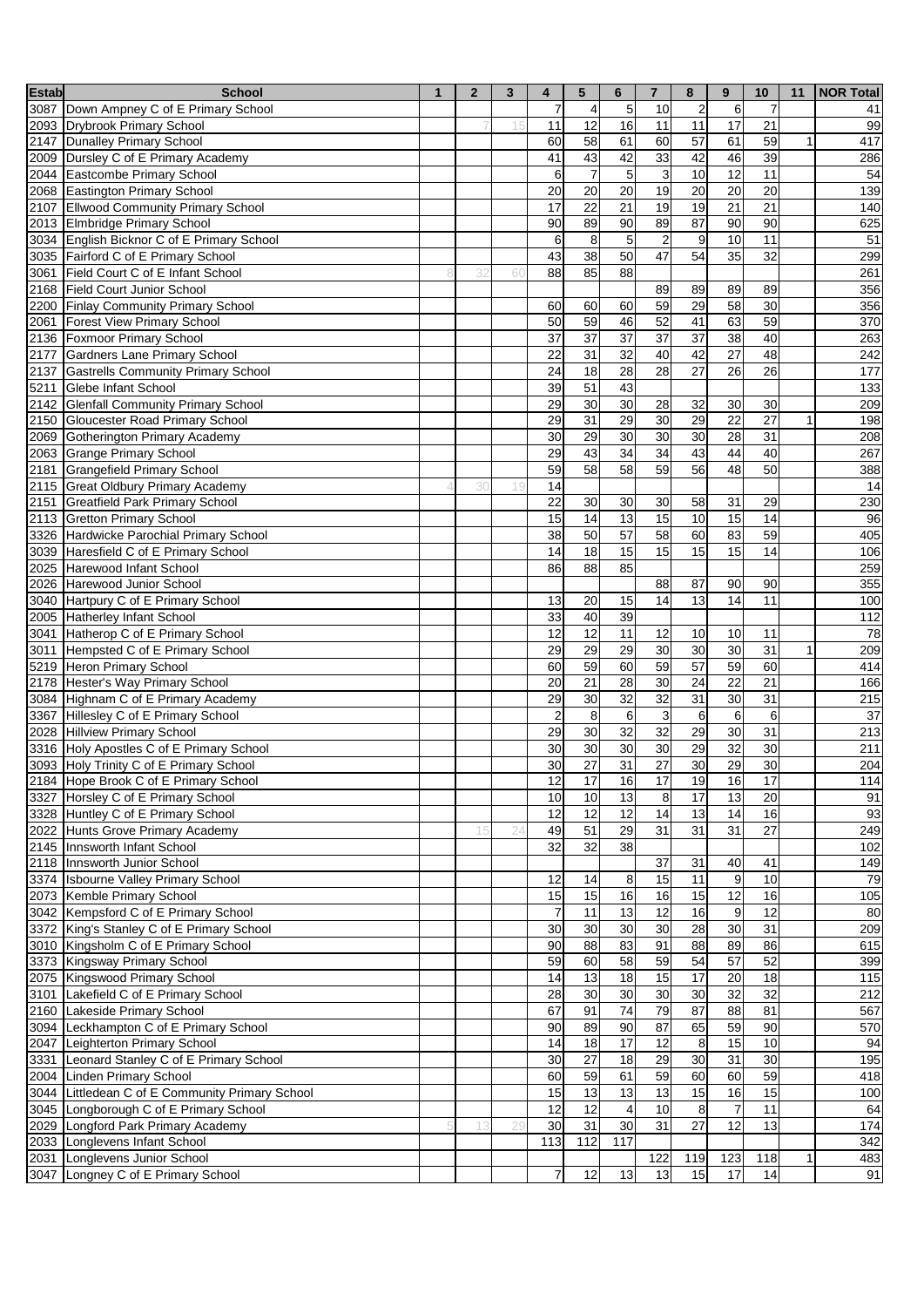| <b>Estab</b> | <b>School</b>                                                                                    | $\mathbf{1}$ | $\overline{2}$ | 3  | 4                       | 5                    | 6                                | $\overline{7}$       | 8                    | 9                       | 10                            | 11             | <b>NOR Total</b> |
|--------------|--------------------------------------------------------------------------------------------------|--------------|----------------|----|-------------------------|----------------------|----------------------------------|----------------------|----------------------|-------------------------|-------------------------------|----------------|------------------|
|              | 2077 Lydbrook Primary School                                                                     |              |                |    | 11                      | 11                   | 19                               | 12                   | 14                   | 21                      | 17                            |                | 105              |
|              | 3048 Lydney C of E Community Primary School                                                      |              |                |    | 30                      | 30                   | 29                               | 31                   | 31                   | 29                      | 29                            |                | 209              |
|              | 2179 Meadowside Primary School                                                                   |              |                |    | 29                      | 30                   | 28                               | 30                   | 30                   | 29                      | 30                            |                | 206              |
|              | 3050 Meysey Hampton C of E Primary School                                                        |              |                |    | 12                      | 13                   | 16                               | 12                   | 11                   | 14                      | 15                            |                | 93               |
|              | 2081 Mickleton Primary School                                                                    |              |                |    | 27                      | 30                   | $\overline{24}$                  | 24                   | 31                   | $\overline{28}$         | 30                            | $\mathbf{1}$   | 195              |
|              | 5217 Minchinhampton Primary School                                                               |              |                |    | 45                      | 45                   | 45                               | 43                   | 49                   | 46                      | 42                            | $\overline{2}$ | 317              |
|              | 3337 Miserden C of E Primary School                                                              |              |                |    | 11                      | $\overline{7}$       | $9\,$                            | 10                   | 5                    | $\overline{7}$          | 3                             |                | 52               |
|              | 3338 Mitcheldean Endowed Primary School                                                          |              |                |    | 30                      | 30                   | 26                               | 30                   | 21                   | $\overline{31}$         | 33                            |                | 201              |
|              | 2125 Mitton Manor Primary School                                                                 |              |                |    | 30                      | 27                   | 30                               | 28                   | 30                   | 29                      | $\overline{27}$               |                | 201              |
|              | 2037 Moat Primary School                                                                         |              |                |    | 17                      | 15                   | 20                               | 20                   | 14                   | $\overline{18}$         | $\overline{26}$               |                | 130              |
|              | 3052 Nailsworth C of E Primary School                                                            |              |                |    | 30                      | 28                   | 31                               | 30                   | 28                   | 28                      | 32                            |                | 207              |
|              | 2155 Naunton Park Primary School                                                                 |              |                |    | 60                      | 58                   | 62                               | 56                   | 57                   | 59                      | 61                            |                | 413              |
|              | 3340 Newnham St. Peter's C of E Primary School                                                   |              |                |    | 11                      | 16                   | $\overline{12}$                  | $\overline{25}$      | 16                   | 16                      | $\overline{17}$               | 1              | 114              |
|              | 3055 North Cerney C of E Primary School                                                          |              |                |    | 4                       | 4                    | $\overline{5}$                   | 8                    | 9                    | 13                      | $\overline{4}$                |                | 48               |
|              | 3341 North Nibley C of E Primary School                                                          |              |                |    | 16                      | $\overline{14}$      | 15                               | 17                   | 15                   | 16                      | 16                            |                | 109              |
|              | 3056 Northleach C of E Primary School                                                            |              |                |    | 19                      | 15                   | 19                               | 11                   | 18                   | 18                      | 19                            |                | 119              |
|              | 2119 Northway Infant School                                                                      |              |                |    | 45                      | 42                   | $\overline{40}$                  |                      |                      |                         |                               | 1              | 127              |
|              | 3057 Norton C of E Primary School                                                                |              |                |    | 23                      | $\frac{1}{8}$        | $\overline{21}$                  | 22                   | 26                   | 25                      | 20                            |                | 156              |
|              | 3099 Oak Hill C of E Primary School                                                              |              |                |    | $\overline{7}$          | 8                    | $\boldsymbol{9}$<br>$\mathbf{1}$ | $\overline{4}$       | 9<br>$\sqrt{5}$      | $\,6$<br>$\overline{7}$ | 8<br>$\overline{7}$           |                | 51<br>31         |
|              | 3310 Oakridge Parochial Primary School<br>5221 Oakwood Primary School                            |              |                |    | 4<br>55                 | 42                   | 43                               | $\overline{7}$<br>52 | $\overline{47}$      | $\overline{51}$         | 36                            |                | 326              |
|              | 2006 Offa's Mead Primary Academy                                                                 |              |                |    | 12                      | $\frac{1}{8}$        | $\overline{23}$                  | $\overline{18}$      | 21                   | $\boldsymbol{9}$        | $\overline{26}$               |                | 127              |
|              | 2090 Park Junior School                                                                          |              |                |    |                         |                      |                                  | 53                   | 49                   | 62                      | $\overline{37}$               |                | 201              |
|              | 2108 Parkend Primary School                                                                      |              |                |    | 7                       | 10                   | 10                               | 8                    | 9                    | 10                      | 10                            |                | 64               |
|              | 3060 Pauntley C of E Primary School                                                              |              |                |    | 3                       | 5                    | 6                                | 8                    | $\overline{7}$       | 6                       | $\overline{7}$                |                | 42               |
|              | 5203 Picklenash Junior School                                                                    |              |                |    |                         |                      |                                  | 47                   | 48                   | 50                      | $\overline{58}$               | 1              | 204              |
|              | 2109 Pillowell Community Primary School                                                          |              |                |    | 8                       | 11                   | 11                               | 11                   | 15                   | $\overline{11}$         | 15                            |                | 82               |
|              | 3319 Powell's C of E Primary School                                                              |              |                |    | 60                      | 59                   | 60                               | 59                   | 59                   | 61                      | 58                            |                | 416              |
|              | 3343 Prestbury St Mary's C of E Junior School                                                    |              |                |    |                         |                      |                                  | 88                   | 61                   | 60                      | 56                            | 1              | 266              |
|              | 2010 Primrose Hill C of E Primary Academy                                                        |              |                |    | 31                      | 31                   | 30                               | $\overline{31}$      | 30                   | $\overline{26}$         | 31                            |                | 210              |
|              | 2116 Queen Margaret Primary School                                                               |              |                |    | 22                      | 16                   | 26                               | 22                   | 29                   | $\overline{28}$         | $\overline{24}$               |                | 167              |
|              | 3063 Randwick C of E Primary School                                                              |              |                |    | 13                      | 12                   | 11                               | 11                   | 14                   | 14                      | 15                            | $\mathbf{1}$   | 91               |
|              | 3054 Redbrook C of E Primary School                                                              |              |                |    | $\overline{4}$          | $\mathbf{1}$         | 4                                | 3                    | 8                    | 6                       | 3                             | $\mathbf{1}$   | 30               |
|              | 3064 Redmarley C of E Primary Academy                                                            |              |                |    | 12                      | $\overline{13}$      | 6                                | 14                   | $\overline{14}$      | 12                      | $\overline{13}$               |                | 84               |
|              | 5200 Robinswood Primary Academy                                                                  |              |                | 25 | 46                      | 50                   | 56                               | 56                   | 50                   | 69                      | $\overline{56}$               |                | 383              |
|              | 2123 Rodborough Community Primary School                                                         |              |                |    | 22                      | 29                   | 30                               | 29                   | 30                   | 31                      | 31                            |                | 202              |
|              | 2085 Rodmarton Primary School                                                                    |              |                |    | 5                       | $\overline{7}$       | 12                               | 9                    | 12                   | 8                       | 8                             |                | 61               |
|              | 2158 Rowanfield Infant School                                                                    |              |                |    | 73                      | 83                   | 88                               |                      |                      |                         |                               |                | 244              |
|              | 2157 Rowanfield Junior School                                                                    |              |                |    |                         |                      |                                  | 64                   | 79                   | 87                      | 80                            |                | 310              |
|              | 3065 Ruardean C of E Primary School                                                              |              |                |    | 5                       | 14                   | 13                               | 12                   | 13                   | 12                      | 12                            |                | 81               |
|              | 3345 Sapperton C of E Primary School                                                             |              |                |    | $\boldsymbol{9}$        | 8                    | 11                               | 9                    | 11                   | $\overline{12}$         | 9                             |                | 69               |
|              | 5216 Severnbanks Primary School                                                                  |              |                |    | 30                      | 40                   | 30                               | 32                   | 44                   | 30                      | 31                            |                | 237              |
|              | 2072 Sharpness Primary School                                                                    |              |                |    | 20                      | 10                   | 16                               | 19                   | 14                   | 16                      | 18                            |                | 113              |
|              | 2084 Sheepscombe Primary School                                                                  |              |                |    | 9                       | $\overline{7}$       | 13                               | 10                   | 10                   | 11                      | 10                            | 1              | $71$             |
|              | 3067 Sherborne C of E Primary School                                                             |              |                |    | 8                       | $\,6$                | $\overline{7}$                   | 9                    | 6                    | 10                      | 6                             |                | 52               |
|              | 3068 Shurdington C of E Primary School                                                           |              |                |    | 24                      | 30                   | 24                               | 26                   | 26                   | 30                      | $\overline{28}$               |                | 188              |
|              | 3089 Siddington C of E Primary School                                                            |              |                |    | 13                      | 15                   | 11                               | 14                   | $\overline{7}$       | 15                      | 4                             |                | 79               |
|              | 2086 Slimbridge Primary School                                                                   |              |                |    | 21                      | 20                   | 21                               | 17                   | 17                   | 15                      | 15                            |                | 126              |
|              | 2066 Soudley Primary School                                                                      |              |                |    | 7                       | 4                    | 10                               | 11                   | 11                   | 11                      | 5                             |                | 59               |
|              | 3070 Southrop C of E Primary School                                                              |              |                |    | $\overline{\mathbf{4}}$ | $\overline{7}$<br>59 | $\sqrt{5}$<br>59                 | 11<br>59             | $\overline{7}$<br>60 | $\overline{7}$<br>59    | $\overline{\mathbf{4}}$<br>60 |                | 45<br>414        |
|              | 2164 Springbank Primary Academy<br>3317 St. Andrew's Church of England Primary School, Chedworth |              |                |    | 58<br>11                |                      | 13                               | $\overline{4}$       | 10                   | 10                      | $\overline{9}$                |                | 62               |
|              | 3344 St. Briavels Parochial C of E Primary School                                                |              |                |    | 17                      | $\sqrt{5}$<br>20     | 18                               | 19                   | 19                   | $\overline{20}$         | 20                            |                | 133              |
|              | 3354 St. Catharine's Catholic Primary School                                                     |              |                |    | 10                      | 18                   | 20                               | 15                   | 22                   | 21                      | 12                            |                | 118              |
|              | 5213 St. David's C of E Primary School                                                           |              |                |    | 43                      | 39                   | 47                               | 40                   | 34                   | 36                      | 45                            | 1              | 285              |
|              | 3364 St. James' and Ebrington Church of England Primary School                                   |              |                |    | 14                      | 23                   | 20                               | 12                   | 24                   | $\overline{21}$         | 20                            |                | 134              |
|              | 3006 St. James' C of E Junior School                                                             |              |                |    |                         |                      |                                  | 30                   | 29                   | $\overline{57}$         | 43                            |                | 159              |
|              | 3096 St. James' C of E Primary School                                                            |              |                |    | 58                      | 61                   | 57                               | 60                   | 60                   | 60                      | 60                            | 1              | 417              |
|              | 2038 St. John's C of E Primary Academy (Coleford)                                                |              |                |    | 21                      | 23                   | 15                               | 21                   | 27                   | 19                      | 42                            |                | 168              |
|              | 3097 St. John's C of E Primary School (Chelt)                                                    |              |                |    | 29                      | 28                   | 26                               | 29                   | 29                   | 26                      | 29                            |                | 196              |
|              | 3356 St. Joseph's Catholic Primary School                                                        |              |                |    | 26                      | 26                   | 15                               | 26                   | 26                   | 29                      | 27                            |                | 175              |
|              | 3330 St. Lawrence C of E Primary School                                                          |              |                |    | 27                      | 27                   | 31                               | 30                   | 32                   | 26                      | 30                            |                | 203              |
|              | 3363 St. Mark's C of E Junior School                                                             |              |                |    |                         |                      |                                  | 58                   | 59                   | 60                      | 61                            |                | 238              |
|              | 3360 St. Mary's C of E Infant School                                                             |              |                |    | 59                      | 61                   | 57                               |                      |                      |                         |                               |                | 177              |
|              | 3348 St. Mary's C of E Primary School                                                            |              |                |    | 49                      | 48                   | 52                               | 42                   | 48                   | 60                      | 59                            |                | 358              |
|              | 3358 St. Mary's Catholic Primary Academy                                                         |              |                |    | 29                      | 32                   | 30                               | 32                   | 32                   | 33                      | 30                            |                | 218              |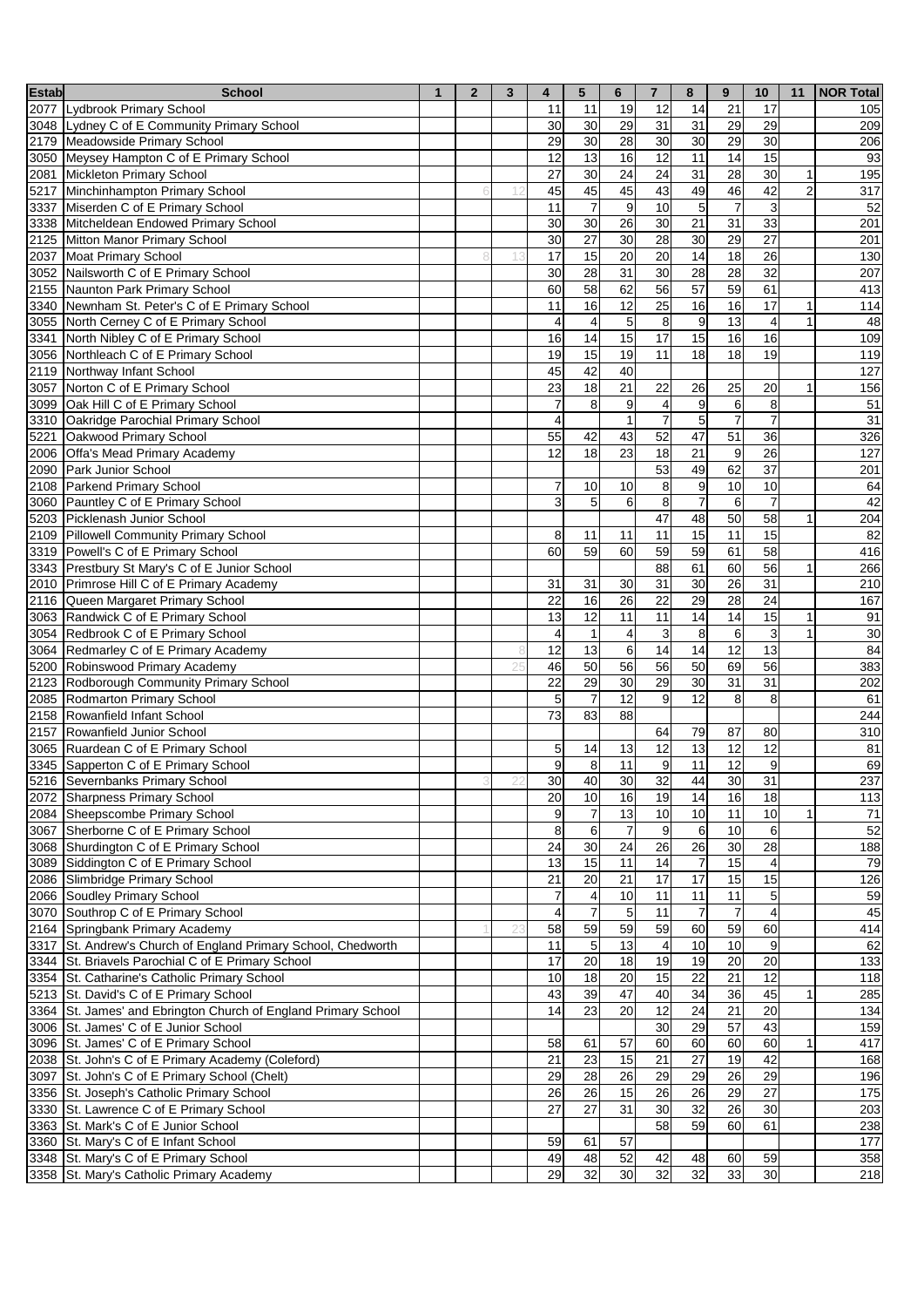| <b>Estab</b> | <b>School</b>                                     | $\mathbf{1}$ | $\overline{2}$ | 3 | 4               | 5               | 6                | $\overline{7}$  | 8               | 9               | 10              | 11             | <b>NOR Total</b> |
|--------------|---------------------------------------------------|--------------|----------------|---|-----------------|-----------------|------------------|-----------------|-----------------|-----------------|-----------------|----------------|------------------|
|              | 2088 St. Matthew's C of E Primary School          |              |                |   | 25              | 26              | 27               | 30              | 30              | 30              | 31              |                | 199              |
|              | 3004 St. Paul's C of E Primary School             |              |                |   | 27              | 31              | 29               | 29              | 30              | 29              | 29              |                | 204              |
|              | 3370 St. Peter's Catholic Primary School          |              |                |   | 60              | 59              | 60               | 59              | 60              | 60              | 60              |                | 418              |
|              | 3359 St. Thomas More Catholic Primary School      |              |                |   | 29              | 31              | 30               | $\overline{27}$ | $\overline{27}$ | 44              | $\overline{25}$ |                | 213              |
|              | 2065 St. White's Primary School                   |              |                |   | 41              | 42              | $\overline{37}$  | 38              | 43              | 43              | 45              |                | 289              |
|              | 3366 Staunton & Corse C of E Primary Academy      |              |                |   | 15              | 18              | 11               | 14              | 18              | 15              | 11              |                | 102              |
|              | 2067 Steam Mills Primary School                   |              |                |   | 17              | 18              | 16               | 16              | 17              | 16              | 17              |                | 117              |
|              | 3038 Stone with Woodford C of E Primary School    |              |                |   | 15              | 12              | 17               | 14              | 15              | 16              | 14              |                | 103              |
|              | 2146 Stonehouse Park Infant School                |              |                |   | 32              | 56              | 50               | $\overline{1}$  |                 |                 |                 |                | 139              |
|              | 2091 Stow-on-the-Wold Primary School              |              |                |   | 13              | 18              | 11               | 20              | 9               | 22              | 18              |                | 111              |
|              | 3025 Stratton C of E Primary School               |              |                |   | 28              | 28              | 30               | 28              | 30              | 30              | 29              | 1              | 204              |
|              | 2094 Stroud Valley Community Primary School       |              |                |   | $\overline{37}$ | $\overline{37}$ | $\overline{32}$  | $\overline{34}$ | 39              | 40              | $\overline{37}$ |                | 256              |
|              | 3071 Swell C of E Primary School                  |              |                |   | 3               | $\mathbf{3}$    | $\mathbf{1}$     | $\mathbf{3}$    | 6               | $\overline{4}$  | 8               |                | 28               |
|              | 5214 Swindon Village Primary School               |              |                |   | 60              | 61              | 60               | 60              | 60              | 61              | 60              |                | 422              |
|              | 3072 Temple Guiting C of E Primary School         |              |                |   | 16              | 12              | 13               | 13              | 9               | 10              | 18              |                | 91               |
|              | 3073 Tewkesbury C of E Primary School             |              |                |   | 36              | $\overline{30}$ | 33               | $\overline{27}$ | 44              | $\overline{51}$ | 41              |                | 263              |
|              | 5209 The British Primary School                   |              |                |   | 25              | 22              | $\overline{22}$  | 16              | 30              | $\overline{25}$ | 29              |                | 169              |
|              | 5201 The Catholic School of St. Gregory The Great |              |                |   | 58              | 60              | 58               | 61              | 60              | 61              | 60              |                | 418              |
|              | 2130 The Croft Primary School                     |              |                |   | 21              | 17              | 19               | 22              | 21              | 20              | 22              |                | 142              |
|              | 2180 The John Moore Primary School                |              |                |   | 44              | 46              | 44               | 31              | 29              | $\overline{31}$ | $\overline{31}$ |                | 256              |
|              | 2070 The Rissington School                        |              |                |   | 35              | 42              | $\overline{31}$  | 46              | 25              | 36              | 43              |                | 258              |
|              | 3357 The Rosary Catholic Primary Academy          |              |                |   | 20              | $\overline{26}$ | $\overline{24}$  | $\overline{25}$ | $\overline{25}$ | 32              | 29              | $\overline{c}$ | 183              |
|              | 2098 Thrupp Primary School                        |              |                |   | 20              | 18              | 18               | 20              | 21              | $\overline{22}$ | $\overline{20}$ |                | 139              |
|              | 2099 Tibberton Community Primary School           |              |                |   | 16              | 16              | 17               | 21              | 16              | 20              | 18              |                | 124              |
|              | 5208 Tirlebrook Primary School                    |              |                |   | 30              | 30              | 30               | 30              | 31              | 30              | 31              |                | 212              |
|              | 2095 Tredington Community Primary School          |              |                |   | 9               | $\overline{12}$ | 9                | 10              | 6               | $\overline{12}$ | $\overline{13}$ |                | $\overline{71}$  |
|              | 2032 Tredworth Infant School                      |              | 10             | 3 | 58              | 66              | 66               |                 |                 |                 |                 |                | 190              |
|              | 2002 Tredworth Junior School                      |              |                |   |                 |                 |                  | 70              | 71              | 81              | 79              |                | 301              |
|              | 3074 Tutshill C of E Primary School               |              |                |   | 28              | 31              | 29               | 30              | 30              | 30              | 30              |                | 208              |
|              | 2101 Twyning Primary School                       |              |                |   | 21              | 17              | 21               | 16              | 15              | $\overline{14}$ | $\overline{12}$ |                | 116              |
|              | 3076 Uley C of E Primary School                   |              |                |   | 17              | 19              | 10               | 18              | 15              | 15              | $\overline{17}$ |                | 111              |
|              | 2097 Uplands Community Primary School             |              |                |   | 14              | 16              | 15               | 16              | 16              | $\overline{15}$ | 16              |                | 108              |
|              | 3077 Upton St Leonards C of E Primary School      |              |                |   | 59              | 61              | 59               | 60              | 58              | 59              | 61              |                | 417              |
|              | 2102 Walmore Hill Primary School                  |              |                |   | 5               | $\overline{7}$  | 10               | 6               | 10              | $\overline{7}$  | 6               |                | 51               |
|              | 5210 Warden Hill Primary School                   |              |                |   | 59              | 61              | 56               | 60              | 59              | 63              | 59              |                | 417              |
|              | 3024 Watermoor C of E Primary School              |              |                |   | 30              | 30              | 26               | 29              | 25              | 29              | $\overline{25}$ |                | 194              |
|              | 2019 Waterwells Primary Academy                   |              |                |   | 33              | $\overline{55}$ | 53               | 61              | $\overline{57}$ | 53              | $\overline{58}$ |                | 370              |
|              | 3350 Westbury-on-Severn C of E Primary School     |              |                |   | 12              | $\mathsf g$     | 11               | 10              | 11              | $\overline{11}$ | $\overline{12}$ |                | 76               |
|              | 2111 Whiteshill Primary School                    |              |                |   | 12              | 15              | 15               | $\overline{12}$ | 11              | $\overline{17}$ | $\overline{14}$ |                | 96               |
|              | 3080 Whitminster Endowed C of E Primary School    |              |                |   | 13              | 16              | 16               | 15              | 17              | 18              | 16              |                | 111              |
|              | 2000 Widden Primary School                        |              |                |   | 54              | $\overline{56}$ | 40               | 48              | 45              | 59              | 42              |                | 344              |
|              | 3081 Willersey C of E Primary School              |              |                |   | 7               | 8               | 8                | 6               | 7               | 8               | 10              |                | 54               |
|              | 2092 Willow Primary Academy                       |              |                |   | 14              | $\overline{24}$ | 26               | 20              | 22              | $\overline{28}$ | $\overline{26}$ |                | 160              |
|              | 3368 Winchcombe Abbey C of E Primary School       |              |                |   | 44              | 42              | 44               | 44              | 42              | 44              | 42              |                | 302              |
|              | 3352 Withington C of E Primary School             |              |                |   | $\overline{a}$  | 5               | $\boldsymbol{2}$ | 6               | $\overline{4}$  | $\overline{7}$  | $\bf8$          |                | 36               |
|              | 3353 Woodchester Endowed C of E Primary School    |              |                |   | 16              | 21              | 14               | 23              | 16              | 24              | $\overline{22}$ |                | 136              |
|              | 2141 Woodmancote Primary School                   |              |                |   | 60              | 60              | 59               | 61              | 61              | 60              | 60              |                | 421              |
|              | 2064 Woodside Primary School                      |              |                |   | 17              | 9               | 12               | 17              | 12              | 16              | $\overline{17}$ |                | 100              |
|              | 2114 Woolaston Primary School                     |              |                |   | 17              | 16              | 18               | 26              | 18              | 28              | 26              |                | 149              |
|              | 2110 Yorkley Primary School                       |              |                |   | 21              | 24              | 25               | 14              | 20              | 25              | 24              |                | $\overline{153}$ |

**149 373 6397 6736 6648 6763 6778 7038 6919 27 47306**

**Please Note: The grey values in columns '<3' and '3' are not counted towards the overall NOR Total**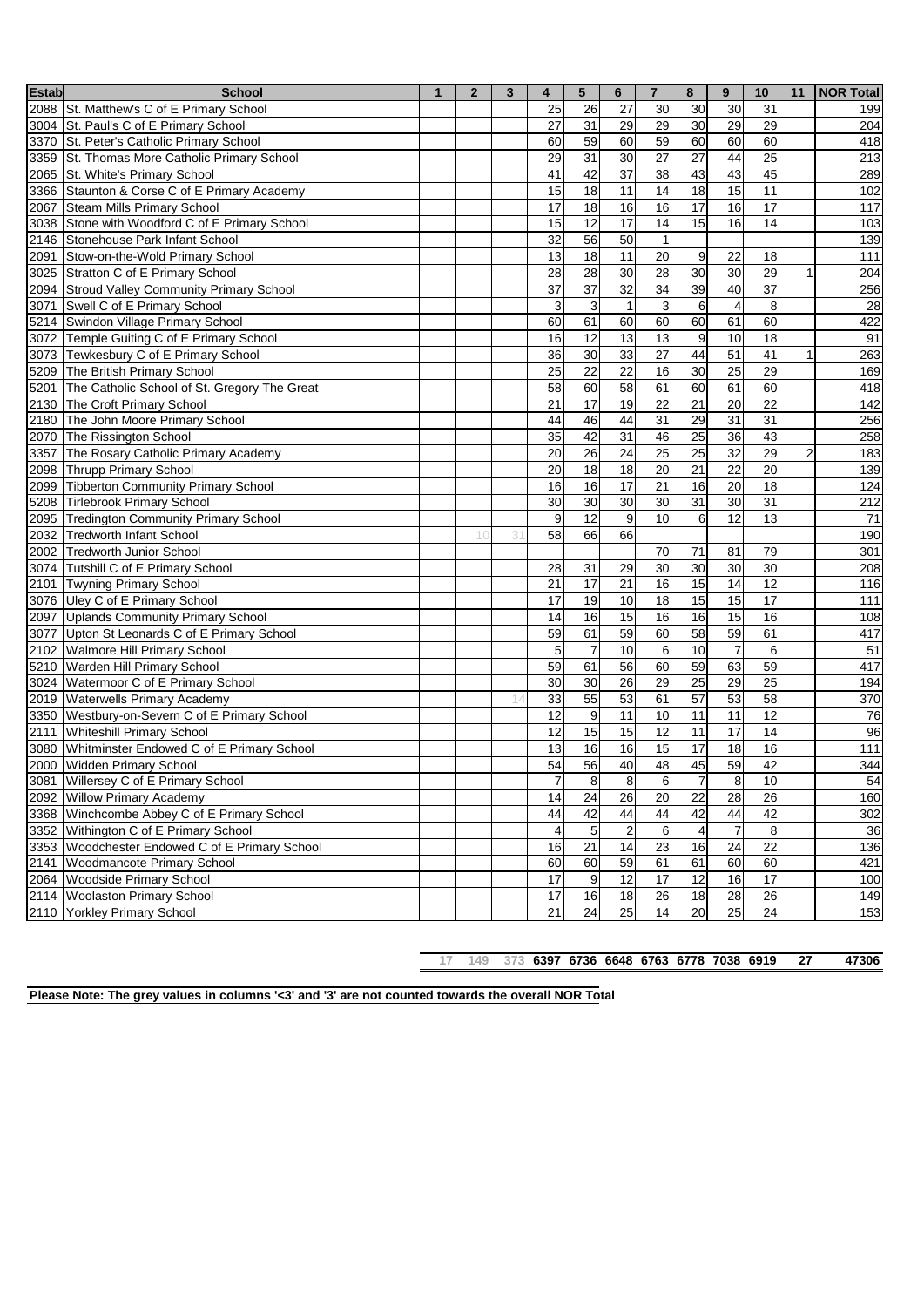| January 2022 Census                          |
|----------------------------------------------|
| Summary of Number on Roll by Age - Secondary |

| <b>Estab</b>       | <b>School</b>                                   | 11  | 12              | 13               | 14               | 15               | 16                      | 17  | 18                      | 19 | <b>Total NOR</b> |
|--------------------|-------------------------------------------------|-----|-----------------|------------------|------------------|------------------|-------------------------|-----|-------------------------|----|------------------|
| 6905               | All Saints' Academy                             | 193 | 193             | 177              | 146              | 116              | 105                     | 70  | 4                       |    | 1004             |
| 4032               | <b>Archway School</b>                           | 150 | 145             | 161              | 165              | 166              | 53                      | 78  | 1                       |    | 919              |
| 5408               | <b>Balcarras School</b>                         | 194 | 195             | 219              | 195              | 205              | 169                     | 194 | 4                       |    | 1375             |
| 4012               | Barnwood Park School                            | 178 | 178             | 182              | 149              | 146              |                         |     |                         |    | 833              |
| 5418               | Cheltenham Bournside School & Sixth Form Centre | 280 | 302             | 294              | 285              | 262              | 125                     | 148 | 11                      |    | 1707             |
| 5414               | Chipping Campden School                         | 227 | 234             | 221              | 217              | 213              | 170                     | 165 | 4                       |    | 1451             |
| 5412               | Chosen Hill School                              | 224 | 236             | 229              | 209              | 222              | 113                     | 107 | 5                       |    | 1345             |
| 5409               | Churchdown School                               | 249 | 269             | 249              | 241              | 266              | 93                      | 93  | $\overline{c}$          |    | 1462             |
| 5420               | Cirencester Deer Park School                    | 204 | 196             | 207              | 207              | 172              | 5                       |     |                         |    | 991              |
| 5419               | Cirencester Kingshill School                    | 188 | 181             | 180              | 167              | 186              | $\overline{c}$          |     |                         |    | 904              |
| 4024               | Cleeve School                                   | 282 | 264             | 266              | 236              | 214              | 148                     | 145 | 7                       |    | 1562             |
| 5422               | Dene Magna School                               | 174 | 175             | 174              | 177              | 169              | 91                      | 66  | 3                       |    | 1029             |
| 4002               | Denmark Road High School                        | 152 | 154             | 155              | 153              | 153              | 124                     | 126 | $\mathbf{1}$            | 1  | 1019             |
| 4513               | Farmor's School                                 | 162 | 163             | 160              | 174              | 151              | 93                      | 108 | 6                       | 1  | 1018             |
| 4009               | Five Acres High School                          | 174 | 158             | 149              | 146              | 107              | 3                       |     |                         |    | 737              |
| 4019               | Gloucester Academy                              | 124 | 138             | 147              | 154              | 142              |                         |     |                         |    | 705              |
| 4017               | Henley Bank High School                         | 179 | 158             | 156              | 80               | 69               |                         |     |                         |    | 642              |
| 4018               | Holmleigh Park High                             | 247 | 221             | 230              | 194              | 165              | 93                      | 50  | 5                       |    | 1205             |
| 5406               | Katharine Lady Berkeley's School                | 256 | 250             | 249              | $\overline{245}$ | 255              | 140                     | 136 | 1                       |    | 1532             |
| $\overline{5}$ 424 | Maidenhill School                               | 156 | 157             | 151              | 107              | 125              |                         |     |                         |    | 696              |
| 5401               | <b>Marling School</b>                           | 160 | 155             | 161              | 159              | 153              | 234                     | 187 | 5                       |    | 1214             |
| 5411               | Newent Community School and Sixth Form Centre   | 201 | 211             | 216              | 145              | 156              | 67                      | 50  | $\mathbf{1}$            | 1  | 1048             |
| 5403               | Pate's Grammar School                           | 150 | 152             | 151              | 153              | 144              | 246                     | 220 | $\overline{\mathbf{4}}$ | 1  | 1221             |
| 5421               | Pittville School                                | 174 | $\frac{1}{175}$ | 202              | $\frac{1}{175}$  | 157              | $\overline{\mathbf{c}}$ |     |                         |    | 885              |
| 5407               | Rednock School                                  | 233 | 219             | 239              | 202              | 202              | 85                      | 65  |                         |    | 1245             |
| 5400               | Ribston Hall High School                        | 150 | 154             | 154              | 124              | 123              | 89                      | 67  |                         |    | 861              |
| 4064               | Severn Vale School                              | 272 | 272             | 267              | 259              | 232              | $\overline{4}$          |     |                         |    | 1306             |
| 4010               | <b>SGS Berkeley Green UTC</b>                   |     |                 |                  | 84               | 66               | 68                      | 40  | 9                       |    | 267              |
| 4001               | Sir Thomas Rich's School                        | 155 | 154             | 158              | 153              | 130              | 194                     | 209 | $\mathbf{1}$            |    | 1154             |
| 5428               | Sir William Romney's School                     | 103 | 115             | 109              | 101              | 109              | 3                       |     |                         |    | 540              |
| 4600               | St. Peter's Catholic High School & Sixth Form   | 233 | 238             | $\overline{241}$ | 238              | 237              | 160                     | 161 | 13                      |    | 1521             |
| 5402               | Stroud High School                              | 156 | 160             | 160              | 159              | 158              | 131                     | 142 | 3                       |    | 1069             |
| 5405               | <b>Tewkesbury School</b>                        | 238 | 214             | 212              | 222              | 208              | 78                      | 114 | $\overline{7}$          |    | 1293             |
| 5410               | The Cotswold Academy                            | 230 | 197             | 247              | 220              | $\overline{219}$ | 144                     | 138 | 5                       |    | 1400             |
| 5404               | The Crypt School                                | 154 | 152             | 154              | 152              | 151              | 157                     | 150 | $\overline{2}$          |    | 1072             |
| 4005               | The Dean Academy                                | 112 | 86              | 126              | 108              | 111              |                         |     |                         |    | 543              |
| 4006               | The Forest High School                          | 66  | 49              | 56               | 63               | 48               |                         |     |                         |    | 282              |
| 4022               | The High School Leckhampton                     | 121 |                 |                  |                  |                  |                         |     |                         |    | 121              |
| 4068               | Thomas Keble School                             | 149 | 141             | 132              | 116              | 143              | $\overline{4}$          |     |                         |    | 685              |
| 5417               | Winchcombe School                               | 105 | 102             | 98               | 95               | 96               |                         |     |                         |    | 496              |
|                    | 5415 Wyedean School & Sixth Form Centre         | 154 | 166             | 170              | 169              | 167              | 125                     | 112 | 11                      |    | 1074             |

|  |  |  |  |  |  |  |  |  | 7309 7079 7209 6744 6514 3318 3141 115 4 41433 |
|--|--|--|--|--|--|--|--|--|------------------------------------------------|
|--|--|--|--|--|--|--|--|--|------------------------------------------------|